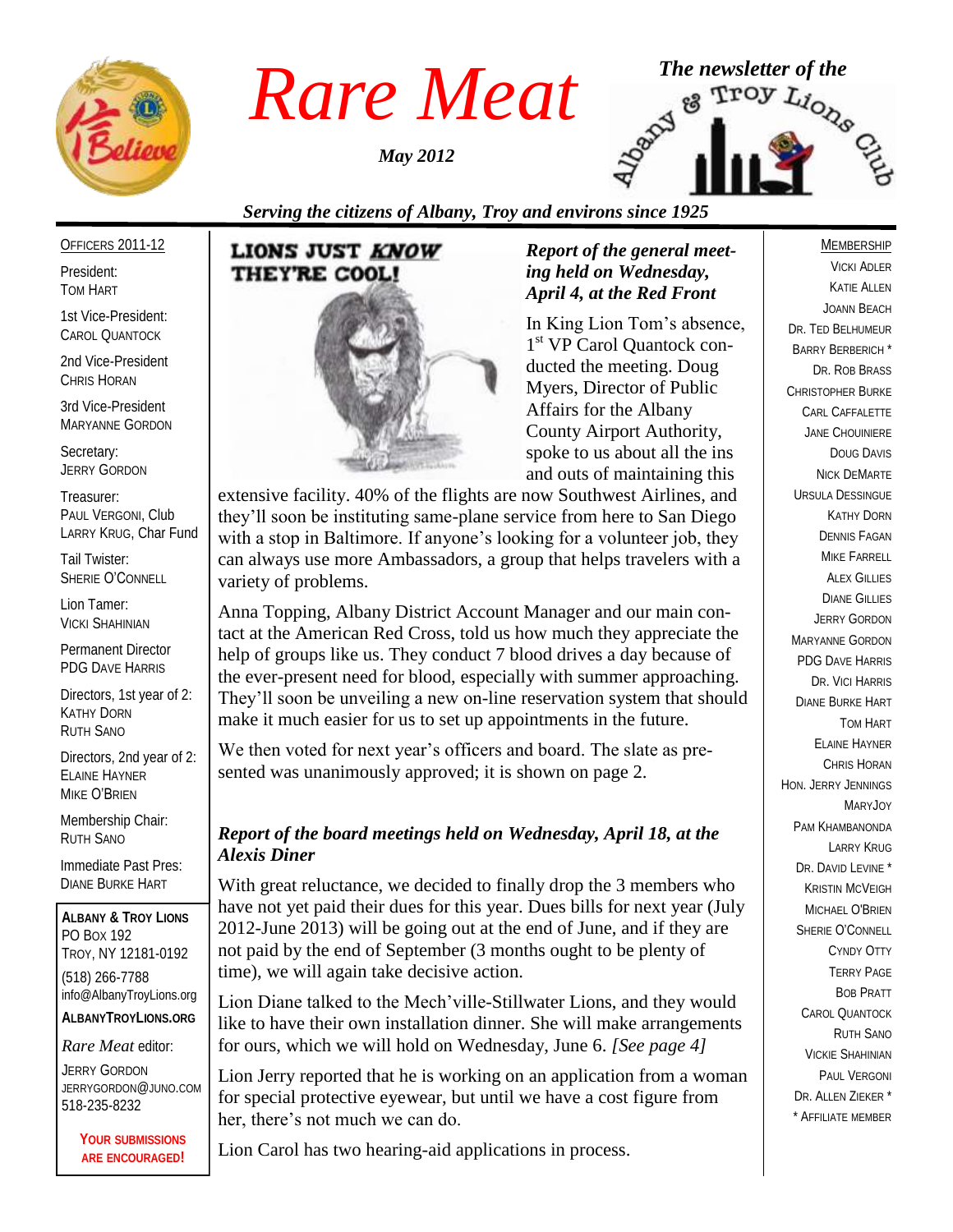Lion Carol reported that 5 Lions and 2 spouses worked at the food bank on April 10. See details below.

We voted to contribute \$25 toward the annual gift from the district to the out-going District Governor.

Our donation to the New York State & Bermuda Lions Foundation will enable us to award one Robert J Uplinger Distinguished Service award.

We voted to contribute \$175 to send an area high-school sophomore to HOBY's Leadership seminar.

## **Officers and Board of Directors, 2012-2013**

*\* Not members of the Board of Directors*

President Tom Hart Director, 1<sup>st</sup> of 2 years Carl Carl Caffalette

#### 1<sup>st</sup> Vice President Carol Quantock Director,  $1<sup>st</sup>$  of 2 years Ursula Dessingue  $2<sup>nd</sup>$  Vice President Chris Horan Director,  $2<sup>nd</sup>$  of 2 years Kathy Dorn 3<sup>rd</sup> Vice President Maryanne Gordon Director,  $2<sup>nd</sup>$  of 2 years Ruth Sano Secretary Jerry Gordon Permanent Director PDG Dave Harris Treasurer (Club) Paul Vergoni Membership Chairman Mike O'Brien Treasurer (Char Fund) Larry Krug \* Membership Vice-chair | Kathy Dorn Lion Tamer Vicki Shahinian \* Membership committee Co-Tail Twisters | Diane & Tom Hart Immediate Past Pres | Diane Hart

## *Food Bank Work Night*

On Tuesday, April 10, a dedicated pride of 5 Lions and 2 guests (Ursula & Don Dessingue, Paul and Laura Vergoni, Carl Caffalette, Carol Quantock and Jerry Gordon) met at the Regional Food Bank and spent a delightful 2 hours sorting strawberries. Someone had donated 5 pallet-loads, and we had to cull the fuzzies and softies. Let's try to get a better turnout on **July 10**, our next work night.



## *Our next meeting...*

Our next general meeting will be on **Wednesday, May 2**, at the Red Front at 6 PM. Our speaker will be Steve Heider, Chief of Police in Colonie. Let's get a good turnout.

> Visit your club's web site: **ALBANYTROYLIONS.ORG**, your district web site: **20Y2LIONS.ORG**, and International's web site: **LIONSCLUBS.ORG**.

And remember to do your on-line shopping at **ALBANYTROYLIONS.PENNIESATATIME.COM**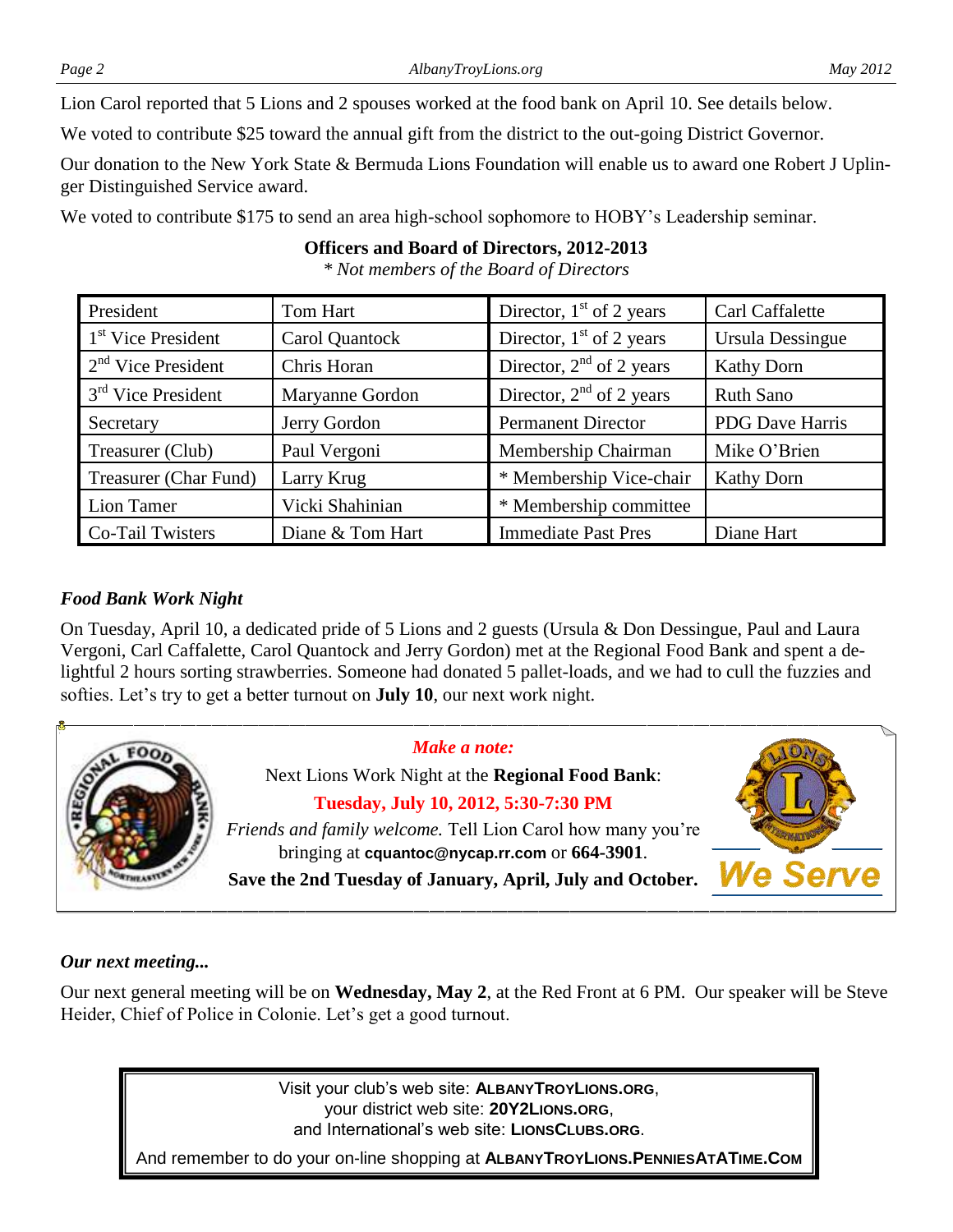

Our next **BLOOD DRIVE** will be on **Monday, May 7,** at the Boght Corners FD in Latham. We need volunteers:

- To make phone calls in the week or two before the drive,
- To work at the registration desk and the canteen at the drive,
- And to donate blood.

If you can do any or all of these, please sign up with Lion Carol at **cquantoc@nycap.rr.com** or **664-3901**.

*Future blood drives: September at Hilton Garden Inn, Troy; December at Holiday Inn Express, Latham; March at Hilton Garden Inn, Troy.*

## *Guiding Eyes …*

We're putting together another club "road trip" to Guiding Eyes for the Blind in Yorktown Heights. It will be **Saturday, July 14**, from roughly 8 AM - 5 PM. This is a family-friendly event that includes awards, luncheon, tours and door prizes. It's a chance for you to witness first-hand the impact our club's donations have had on blind college-bound youth, U.S. Military veterans, seniors, poets,



athletes, the deaf-blind, hundreds of blind persons, and families with children on the autism spectrum. If you'd like to go, please let King Lion Tom know by mid-May.

## *On a more personal note …*

If nobody don't tell me nothin', then nothin' is what ends up here.

## *Happy Birthday!*

Happy **May** birthday to these A&T Lions:

7th - Maryanne Gordon 9th - Elaine Hayner 10th - Vici Harris 13th - Vickie Shahinian  $20th =$  Cyndy Otty 26th - Allen Zieker



#### *Happy Anniversary!*

Happy Lions Anniversary to these **May**  inductees:

Alex Gillies - 2 years Diane Gillies - 2 years Joann Beach - 8 years Diane Burke Hart - 18 years Jane Chouiniere - 24 years

## *Mark your calendar…*

**Wednesday, May 2, 6 PM:** Next general meeting at the Red Front. See page 2.

**Monday, May 7, 1-6 PM:** Blood drive at Boght Corners Fire House, Rt 9, Latham.

**Wednesday, May 16, 8 AM:** Board meeting at the Alexis Diner. All members are welcome.

**Wednesday, June 6: Annual Installation Dinner - see page 4 for details**